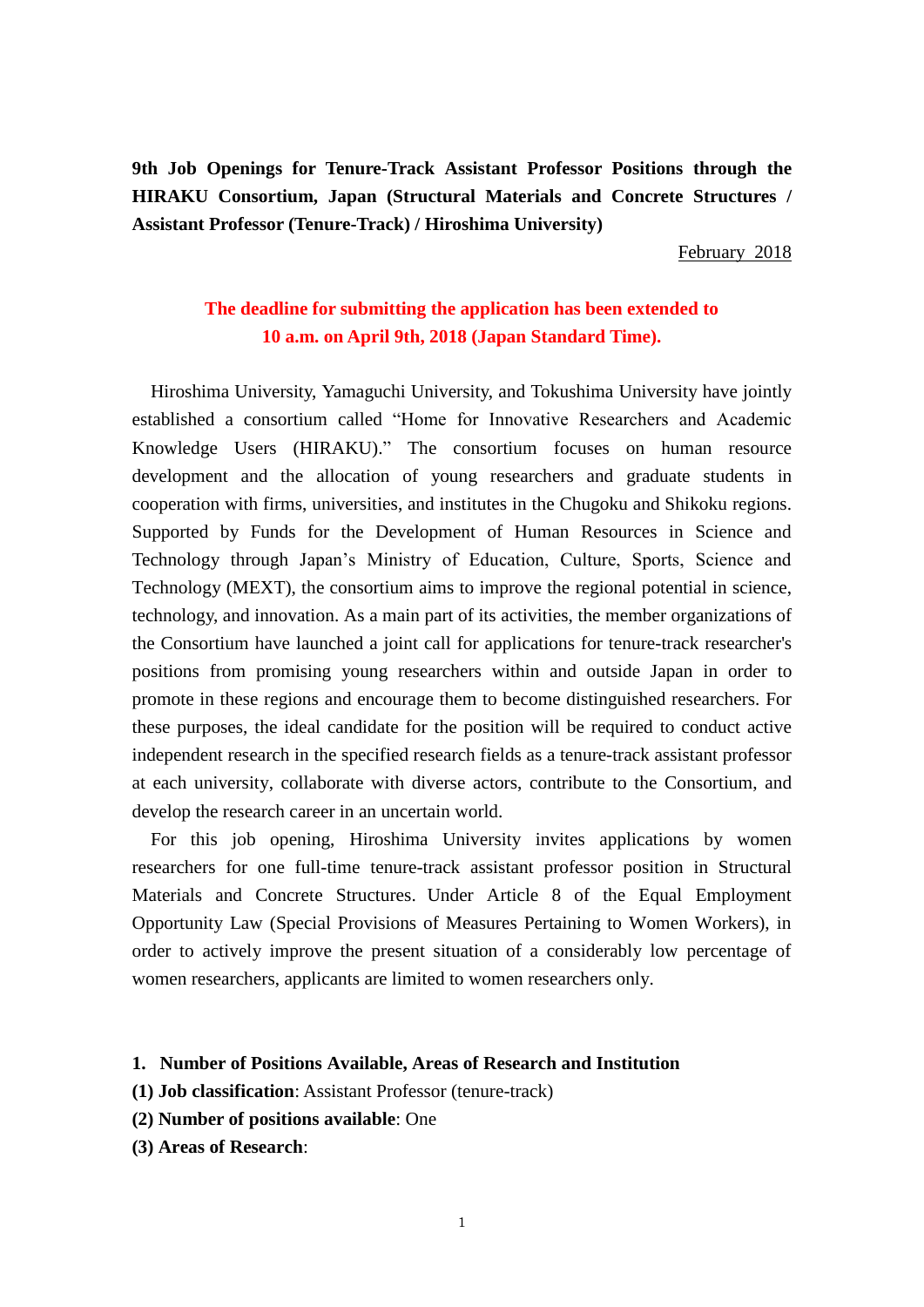Structural Materials and Concrete Structures

### **(4) Affiliation (Appointment)**:

Academy of Hiroshima University (Graduate School of Engineering)

### **2. Application Requirements**

Applicants must satisfy all of the following requirements.

- ① Women researcher applicants should hold a PhD that was acquired after April 1, 2007, or have equivalent research experience, and should be under 40 years old (\*1) as of April 1, 2017.
- ② Applicants should be able to communicate in English.
- ③ Applicants should be able to lecture and provide research supervision to undergraduate and graduate students in Japanese or English.
- ④ Applicants should be able to begin working immediately after October 1, 2018, and no later than the end of the Japanese fiscal year 2018.
- ⑤ Applicants should actively contribute to science, technology, and innovation.

\*1: Applicants who participated in the mandatory clinical practice in Japan are eligible to apply unless they are 43 years old or older as of April 1, 2017. Since this project is supported by Funds for the Development of Human Resources in Science and Technology under MEXT, these age restrictions are subject to exceptional treatment by the Ordinance for Enforcement of the "Koyou taisaku" Act 1-3 (1-(3-2)).

#### **3. Employment Conditions**

### **(1) Term of Appointment**

-The term of appointment is from October 1, 2018, to September 30, 2023.

-An assistant professor (tenure-track) of this job opening could possibly change her workplace within the consortium organizations through an agreement between the consortium and the assistant professor. In such a case, the term of appointment will remain the same, and the assistant professor will adhere to the standards of each organization.

- -The assistant professor will receive midterm evaluations by September 2021 and final evaluations by March 2023. The assistant professor who passes her tenure reviews with Hiroshima University will receive a tenured position, which is on a permanent basis with a mandatory retirement age.
- -Depending on the final evaluation by the consortium, an assistant professor holding this position could be appointed by an organization that participates in the consortium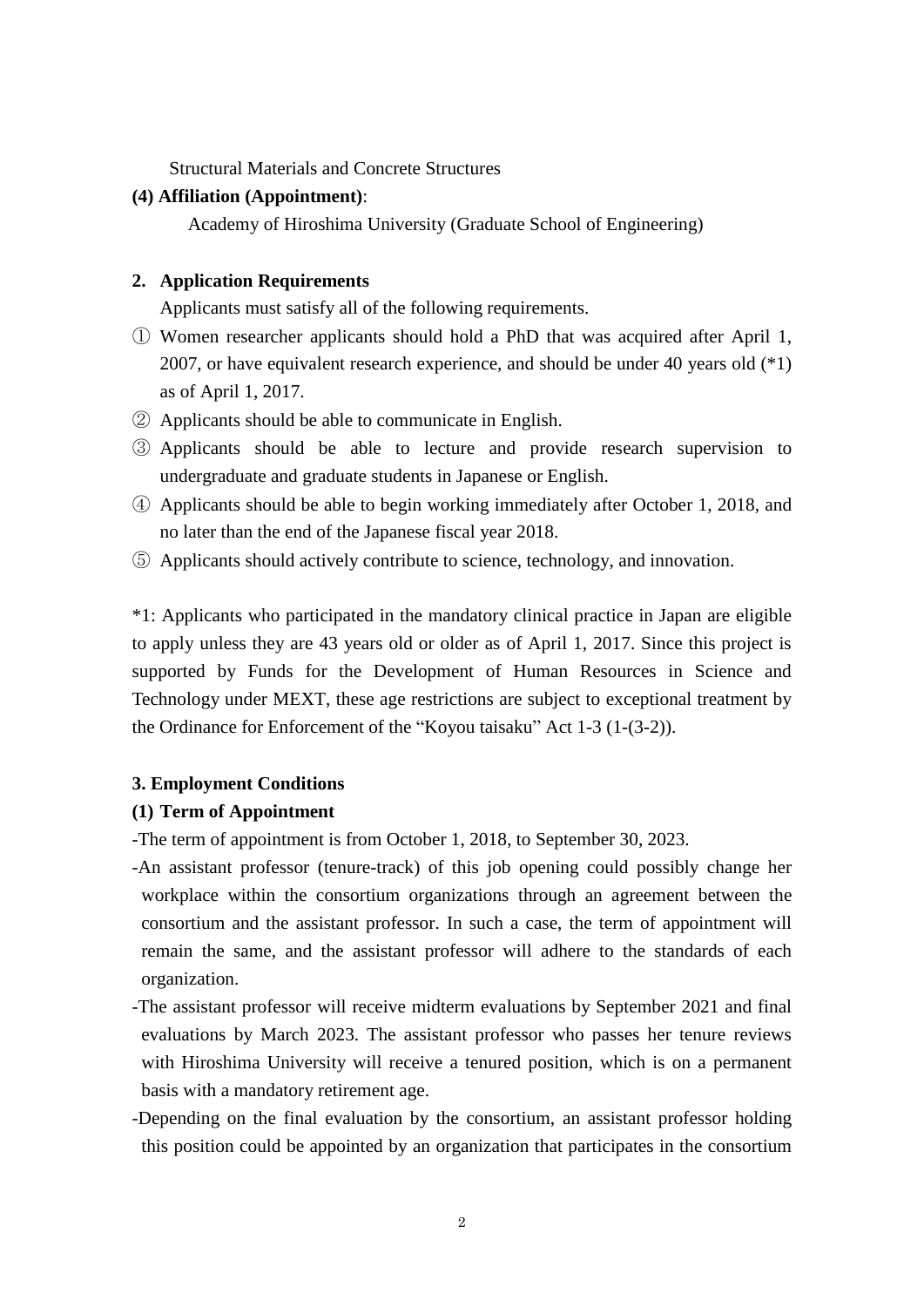through an agreement between the assistant professor and the organization.

# **(2) Annual Salary**

- ① Annual salary, including allowances, will be approximately 4,800,000-6,600,000 yen depending on the successful applicant's research experience (salaries will be calculated according to the annual salary rules of Hiroshima University).
- ② Various types of insurance (The Ministry of Education, Culture, Sports, Science and Technology Mutual Aid Association, unemployment, and accident compensation) are available to an assistant professor of Hiroshima University.

## **(3) Work Conditions**

- ① The employment conditions and regulations of Hiroshima University shall apply as deemed appropriate.
- ② The first place of employment will be located on the Higashi-Hiroshima campus of Hiroshima University.
- ③ A discretionary working-hour system is in place for professional work. This means assistant professors can manage their own working hours, although formal working hours are considered to be 7 hours and 45 minutes a day.
- ④ A maternity and childcare leave system will be applied.

## **4. Work Description**

An assistant professor holding this position will be required carry out the assistant professor's work of each organization and contributions for the consortium as listed below.

- ① Conducting research activities inside and outside the consortium based on the research plan ("research effort" should be more than 60%)
- ② Actively working to obtain external research funds
- ③ Producing research outputs (e.g., publication in SCI journals and/or patents)
- ④ Disseminating research outputs to society, including presenting results at international conferences
- ⑤ Giving lectures and advising undergraduate and graduate students in their research
- ⑥ Participating in activities related to external research funds (even research activities related to external funds will be included as part of the research effort)
- ⑦ Being involved in other duties as considered necessary by each organization
- ⑧ Planning and operating international meetings, symposiums, and network activities organized or co-organized by the consortium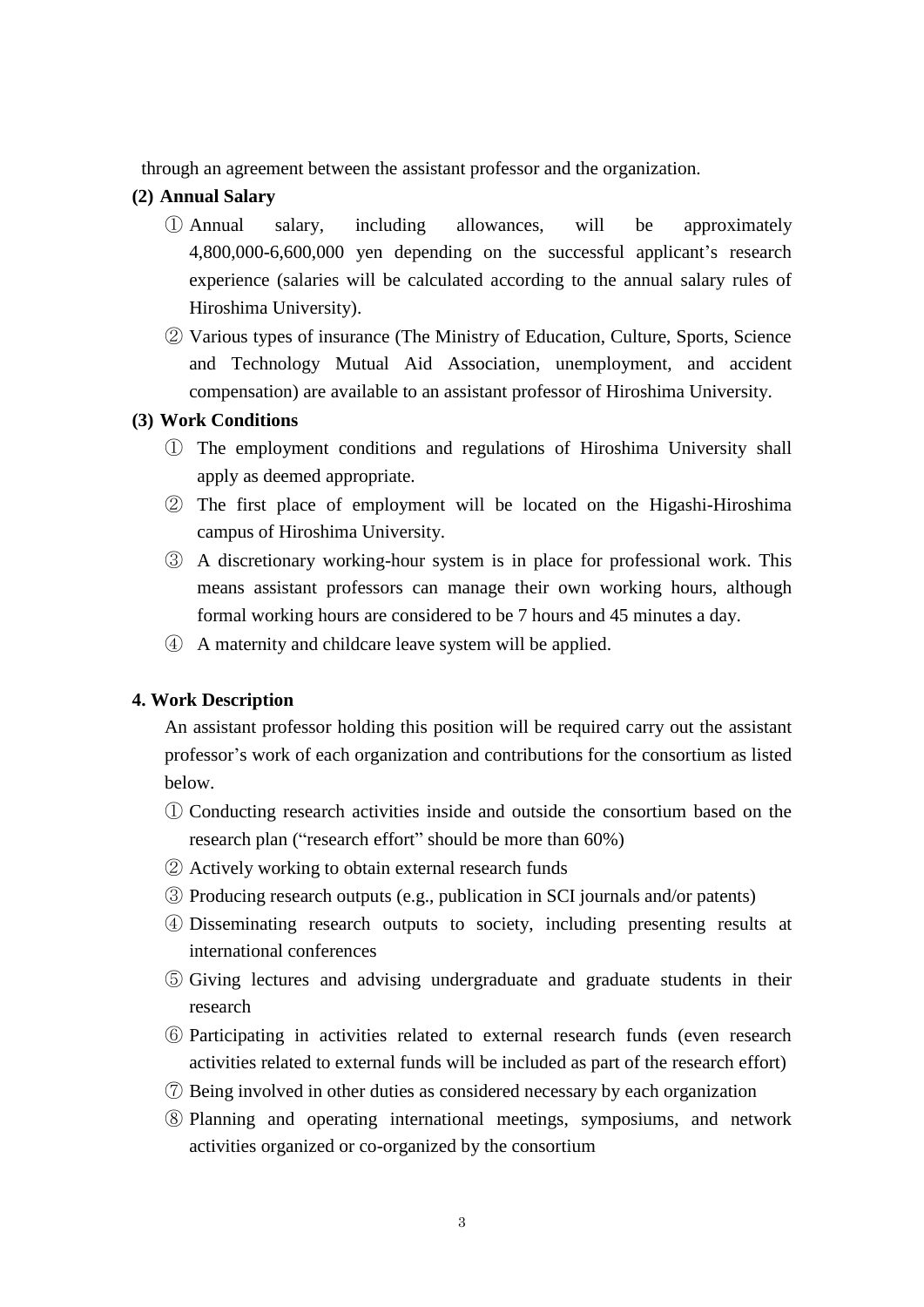- ⑨ Attending training, lectures on faculty development, etc., conducted by organizations in the consortium
- ⑩ Being involved in other duties as considered necessary by the head of the executive committee of the consortium

### **5. Special Notices Related to the Consortium**

- **(1) Role of the consortium in this job opening, processes for employment and career development in the consortium**
	- -Application materials should be submitted to the secretariat of the HIRAKU consortium. The council of the consortium will determine the successful candidate after consulting with the organization that will accept the candidate. The successful candidate will then be hired by the organization as a faculty member (hereinafter referred to as a Consortium Assistant Professor).
	- -The term of the Consortium Assistant Professor will be same as 3(1).
	- -For the betterment of her development as a researcher, the Consortium Assistant Professor might be able to conduct her research at other organizations inside or outside of the consortium. Such arrangements should be made through an agreement between the consortium and the Consortium Assistant Professor.
	- -Consortium Assistant Professors are expected not only to conduct excellent research but also to be involved in consortium-related teaching, networking, and training activities to further their career development as researchers.
	- -Consortium Assistant Professors are expected to provide experiences and information for the consortium through the activities described above, via evaluation and training processes with their mentors in order to assist us in improving this system.
	- -Thus, applicants will be evaluated based on not only their research results and potential but also their ability to collaborate with diverse actors and develop their research careers by utilizing the research and training opportunities described above.

#### **(2) Research Funds**

During the first fiscal year, about 5,000,000 yen (\*2) will be provided to each Consortium Assistant Professor as a start-up fund. In addition, during the term of appointment, about 500,000 yen per year (\*2) will be provided for the consortium activities such as for training and registration costs for domestic or international conferences. These funds must be used in accordance with the regulations of the workplace, the funding agencies, and the Japanese government.

\*2: The amount could change depending on the grant-in-aid situation.

## **(3) Personnel Support**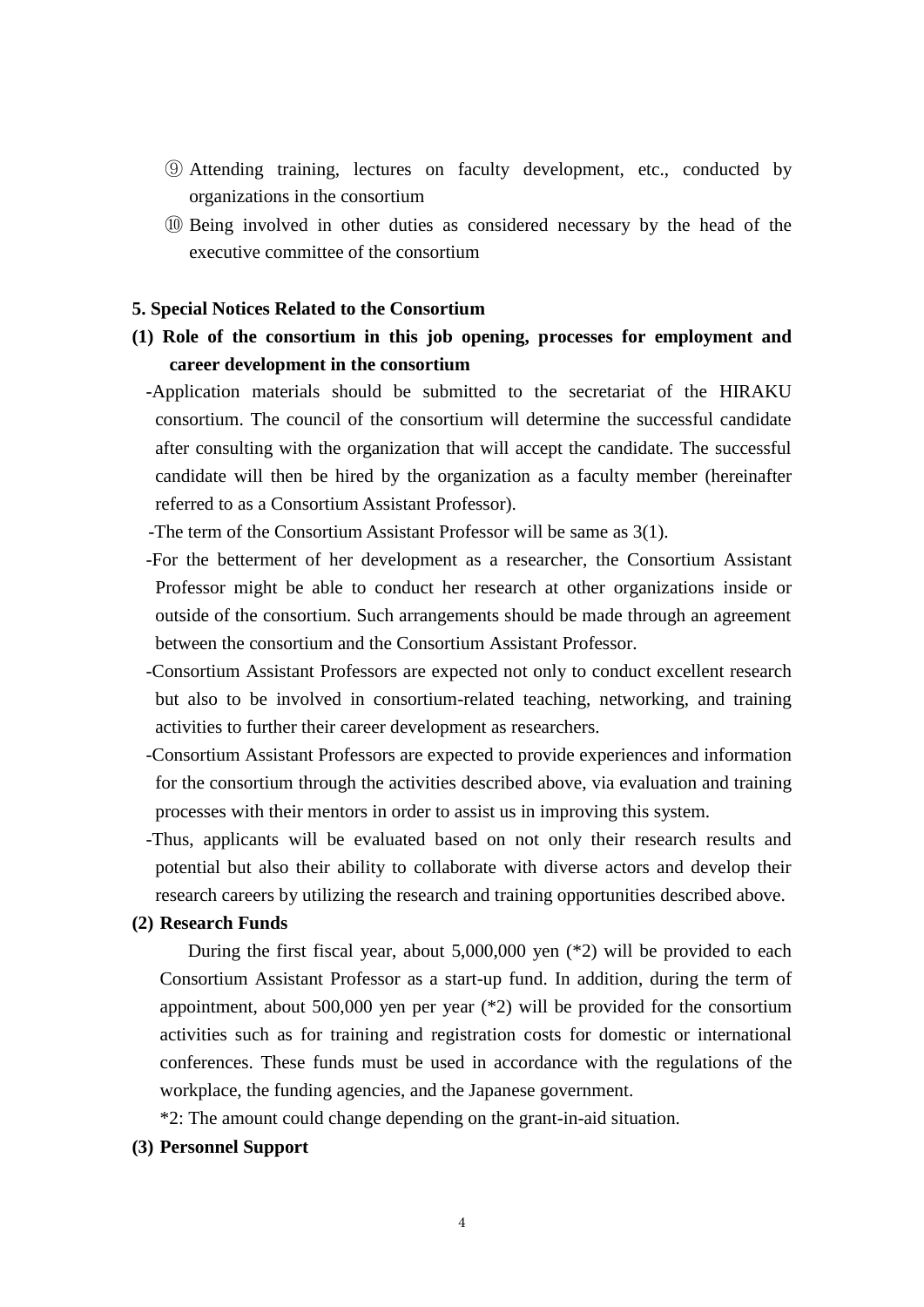- ① Research and teaching education will be supported by mentors who are senior researchers in the consortium.
- ② Other research and teaching activities will be supported by university research administrators (URAs).

## **(4) Additional Remarks**

Personal research spaces (offices and laboratories) will be preferentially allocated for Consortium Assistant Professors.

### **6. Application Materials**

### **(1) Application Documents**

① Curriculum vitae (including expected research field and workplace as bellow, using application form 7)

- Academy of Hiroshima University (Graduate School of Engineering)

- Structural Materials and Concrete Structures
- ② List of research activities (e.g., books, reviews, original papers, conference proceedings); attach copies of no more than five major papers
- ③ Summary of past research activities (up to four pages on A4 paper including figures)
- ④ Research plan at the consortium (up to four pages on A4 paper including figures, a future research plan for five years to come)
- ⑤ Aspirations for contributions to science, technology, and innovation (one page on A4 paper)
- ⑥ List of references
- \*All of the above documents must be written in English or Japanese and be filled in the application form. The application form can be downloaded from the following URL: http://home.hiroshima-u.ac.jp/hiraku/younger\_tenuretrack/

## **(2) Inquiries about Applications**

Please contact us with any questions by e-mail at:

General information and procedure of this job opening:

consortium-koubo@office.hiroshima-u.ac.jp

(Secretariat of the HIRAKU consortium)

Specific information for the research environment of this job opening:

kou-jinji @office.hiroshima-u.ac.jp

(HR Administrator, Support Office of Graduate School of Engineering,

Management Support Division of Higashi-Hiroshima Campus,

Hiroshima University)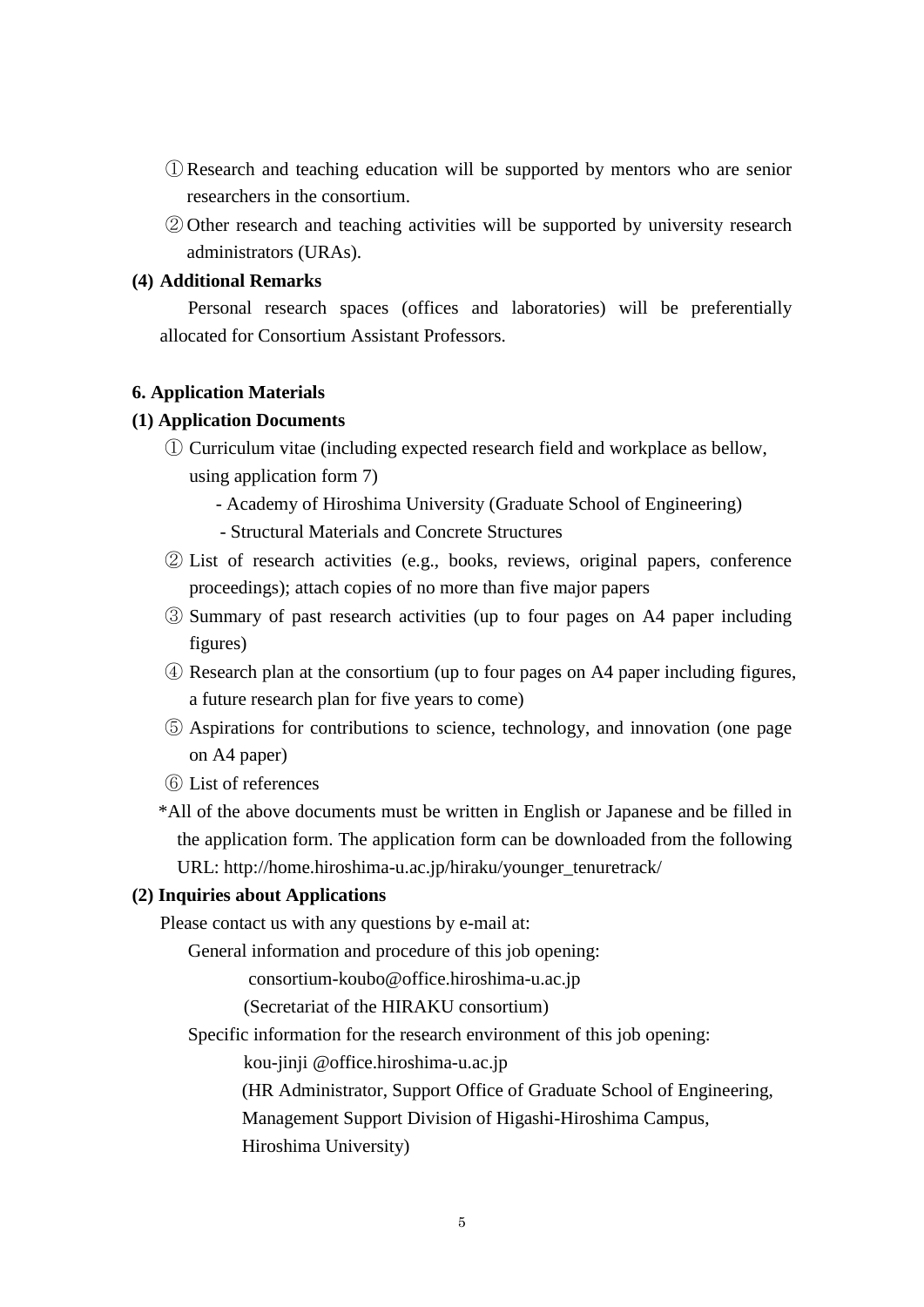#### **(3) Employer**

Hiroshima University

### **(4) Probationary employment period**

six (6) months (Hiroshima University Work Regulations for Employees.)

# **(5) Protection of Private Information**

Private information related to the application is protected by the Personal Information Protection Law and the consortium's regulations (for the moment, we will invoke the regulations of Hiroshima University). Personal information related to submitted documents may be provided to other organizations in the consortium, through the council and/or executive committee of the consortium, with strict measures to avoid information leakage.

## **7. Deadline for Submission and the Selection Process**

#### **(1) Deadline for Submission**

The deadline for submitting the application is 10 a.m. on April 2, 2018 (Japan Standard Time).

#### **(2) Submission**

All documents should be submitted in PDF format with the file name Consortium(9) (last name of applicant first initial) (e.g., Consortium(9)\_(Einstein\_A)) to the following e-mail address:

## **consortium-koubo@office.hiroshima-u.ac.jp**

(Secretariat of the HIRAKU consortium)

The total file size must not exceed 10 MB. Larger documents may be submitted in separate files numbered as follows: 1/2, 2/2, etc. File compression must not be used. The secretariat will send a confirmation of receipt to each applicant. It is strongly advisable to make sure this confirmation message arrives after submitting the application.

#### **(3) Selection Schedule**

① The first screening (by the specific research area)

- The results of the first screening will be announced by e-mail to applicants around late May 2018.
- Successful candidates from the first screening will be given information about the second screening.
- There is a possibility that an interview will also be conducted during the first screening. In this case, the transportation cost for the interview will not be reimbursed.